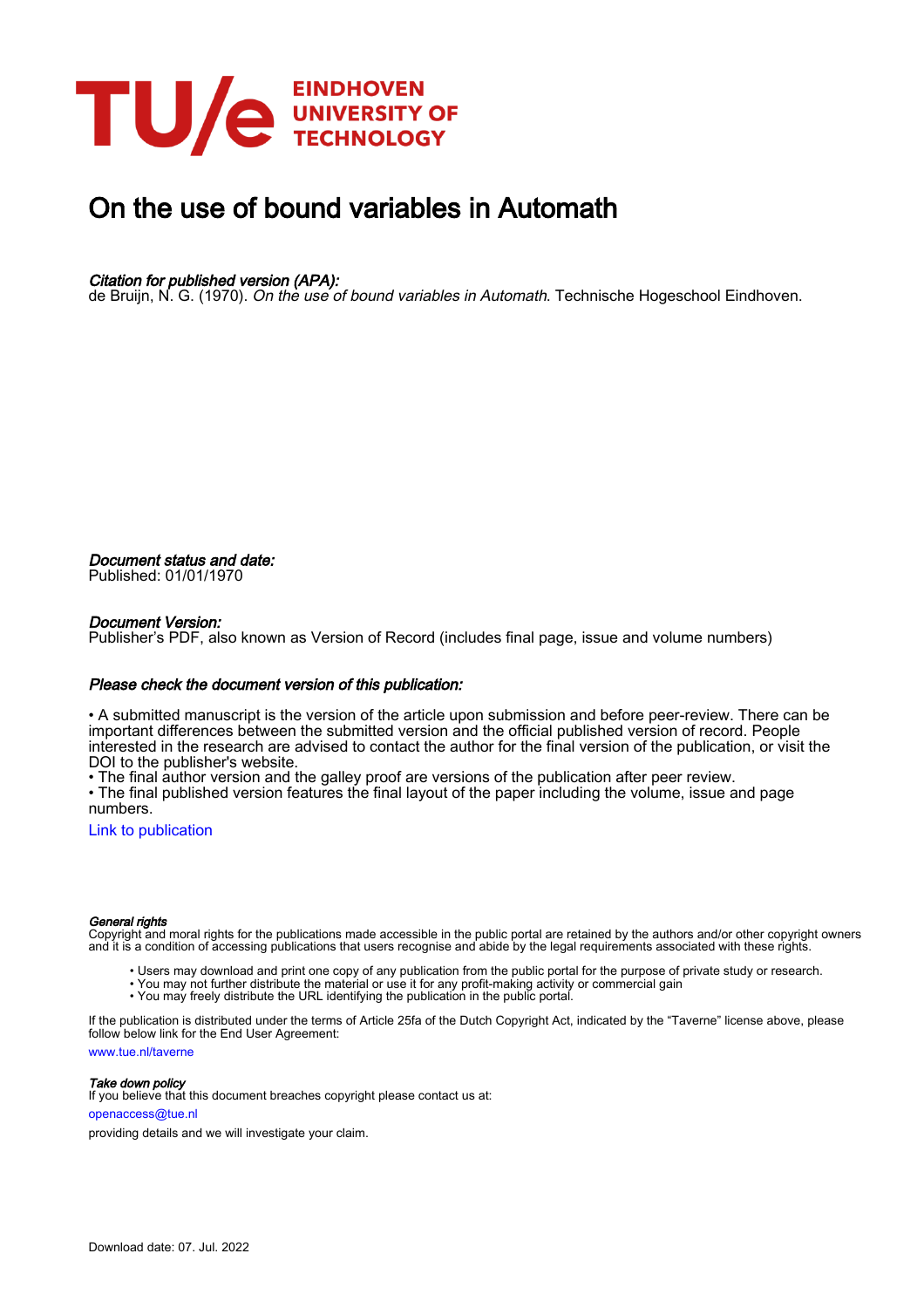Technische Hogeschool, Eindhoven. Onderafdeling der Wiskunde. Notitie 9 , d.d. 26 november 1970.

> On the use of bound variables in AUTOMATH. by N.G. de Bruijn.

The basic syntax of AUTOMATH was described in a little note [21. The syntax of its extension AUT-QE was not described there, but it can be obtained by just replacing the rule

 $\langle category \rangle$  ::= type  $|$   $\langle expression \rangle$ 

by

<category> ::= <expression> | type | [ <dummy variable>, <expression> ] <category>

We shall now explain how to distinguish free and bound occurences of dummy variables, To facilitate our discussion, we define

 $\langle$ symbol> ::=  $\langle$ constant> |  $\langle$ variable> |  $\langle$ dummy variable>  $|$  $(|)$ , $|$ [ $|$ ] $|$  $|$ ] and we note that each expression can be described as a string, where each entry in the string is a copy of one of the symbols. We speak of "copy of x" rather than "x" in order to be able to distinguish between different occurences. We shall also refer to these copies as occurrences of that dummy in that expression.

Moreover we shall use capital Greek letters (like  $\Sigma$ ,  $\Lambda$ , ...) as metalingual symbols. They stand for expressions we do not wish to write down themselves.

An occurence of a dummy variable is called binding in the expression  $\Sigma$ , if it immediately follows a copy of [.

To each expression  $\Sigma$ , and to each binding occurence of any dummy, we shall define a set of occurences which will be called bound (in  $\Sigma$ ) by that binding occurence. This will be done in such a way that each copy of a dummy is bound by at most one binding copy of that dummy; if it is not binding and not bound by The each expression  $\lambda$ , and to each binding<br>lefine a set of occurences which will be calle-<br>occurence. This will be done in such a way that<br>nt most one binding copy of that dummy; if it<br>iny binding copy, it will be call

To start with an example (where we use letters s, t for dummies, x, y for variables, a, b for constants):

[s,  $a(s,t)$ ] {[s,t]  $a(t, [s, b(s,x,y)]s, [t,y]s)$ }  $a(t)$ 

is an expression. There are seven occurences of s (to be called the first, ..., seventh, reading from left to right). The first, third and fourth are binding. The first s binds nothing, the third s binds the fifth and the seventh, the fourth s binds the sixth. Only the second s is free.

As far as t is concerned: the first three are free, the fourth is binding but binds nothing, the fifth is free.

AUTO